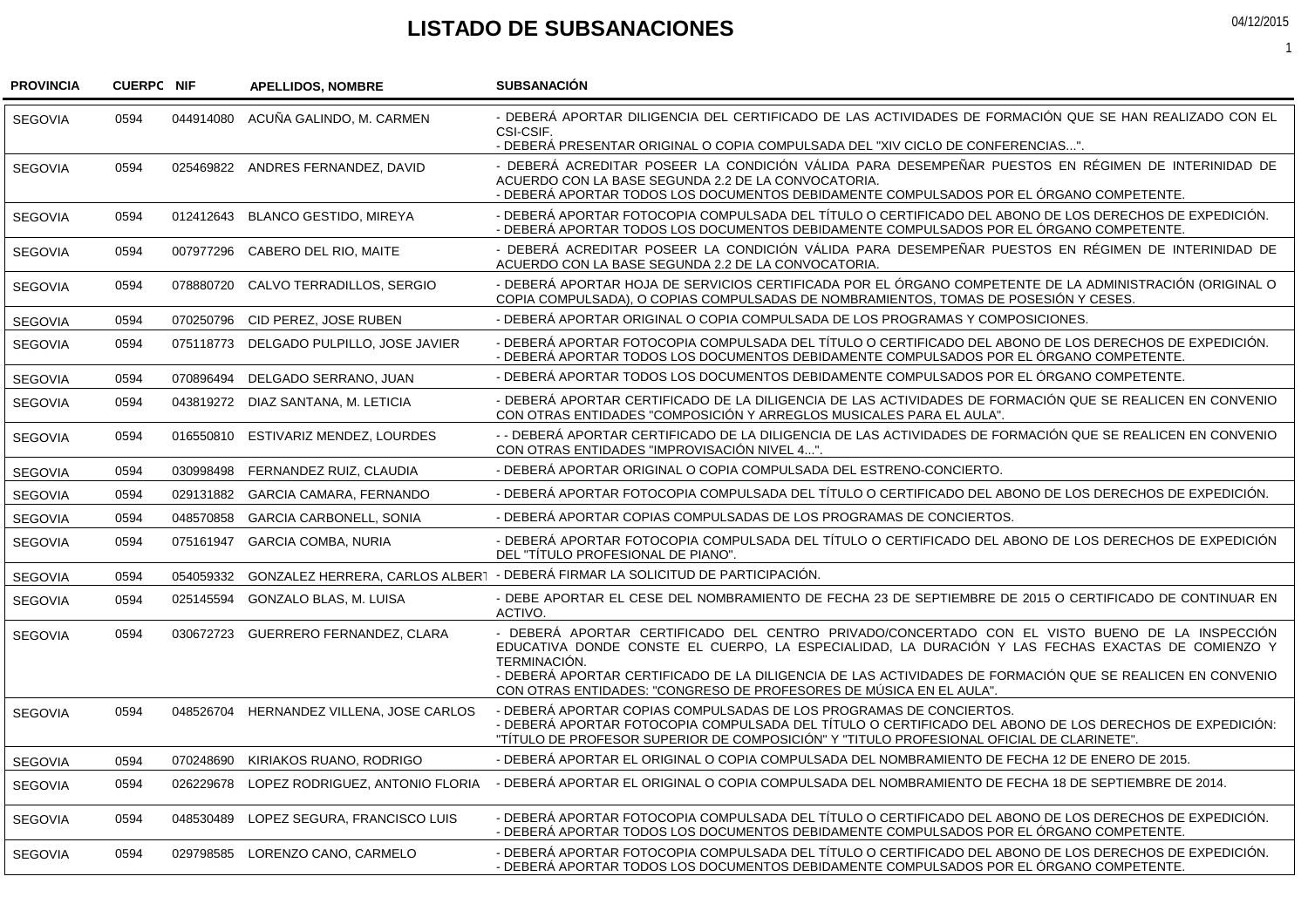## **LISTADO DE SUBSANACIONES**

04/12/2015

2

| <b>PROVINCIA</b> | <b>CUERPC NIF</b> |           | <b>APELLIDOS, NOMBRE</b>                | <b>SUBSANACIÓN</b>                                                                                                                                                                                                                                                                                                                                                                                                                                                               |
|------------------|-------------------|-----------|-----------------------------------------|----------------------------------------------------------------------------------------------------------------------------------------------------------------------------------------------------------------------------------------------------------------------------------------------------------------------------------------------------------------------------------------------------------------------------------------------------------------------------------|
| <b>SEGOVIA</b>   | 0594              | 070936367 | MAILLO DE PABLO, SAMUEL PEDRO           | - DEBE APORTAR EL CESE DEL NOMBRAMIENTO DE FECHA 21 DE SEPTIEMBRE DE 2015 O CERTIFICADO DE CONTINUAR EN<br>ACTIVO.                                                                                                                                                                                                                                                                                                                                                               |
| <b>SEGOVIA</b>   | 0594              |           | 076905561 MARIÑO ALVAREZ, XABIER        | - DEBERÁ APORTAR TRADUCCIÓN OFICIAL DE LOS DOCUMENTOS PRESENTADOS EN LENGUA COOFICIAL (TRADUCTOR                                                                                                                                                                                                                                                                                                                                                                                 |
|                  |                   |           |                                         | JURADO).<br>- DEBE APORTAR EL CESE DEL NOMBRAMIENTO DE FECHA 28 DE SEPTIEMBRE DE 2015 O CERTIFICADO DE CONTINUAR EN<br>ACTIVO.                                                                                                                                                                                                                                                                                                                                                   |
|                  |                   |           |                                         | - DEBERÀ APORTAR COPIA COMPULSADA DEL CURSO "XORNADAS DE PEDAGOGÍA MUSICAL".                                                                                                                                                                                                                                                                                                                                                                                                     |
| <b>SEGOVIA</b>   | 0594              |           | 070884933 MIGUEL VICENTE, DIEGO         | - DEBERÁ ACREDITAR POSEER LA CONDICIÓN VÁLIDA PARA DESEMPEÑAR PUESTOS EN RÉGIMEN DE INTERINIDAD DE<br>ACUERDO CON LA BASE SEGUNDA 2.2 DE LA CONVOCATORIA.                                                                                                                                                                                                                                                                                                                        |
| <b>SEGOVIA</b>   | 0594              |           | 075111898 NAVARRETE MAÑOSA, ALBERTO     | - DEBERÁ PRESENTAR CONTRATO DE TRABAJO DONDE CONSTEN FECHAS DE INICIO Y FIN DE LA RELACIÓN JURÍDICA, ASÍ<br>COMO CERTIFICACIÓN DE LOS SERVICIOS PRESTADOS EMITIDA POR EL ÓRGANO COMPETENTE DE DICHA ENTIDAD, QUE<br>INCLUYA ESPECIALIDAD CORRESPONDIENTE A ENSEÑANZAS REGLADAS AUTORIZADAS, JUNTO CON UN INFORME DE VIDA<br>LABORAL EXPEDIDO POR LA TESORERÍA DE LA SEGURIDAD SOCIAL.                                                                                            |
| <b>SEGOVIA</b>   | 0594              |           | 078955116 OTAOLEA DELGADO, XABIER       | - DEBERÁ PRESENTAR CONTRATO DE TRABAJO DONDE CONSTEN FECHAS DE INICIO Y FIN DE LA RELACIÓN JURÍDICA, ASÍ<br>COMO CERTIFICACIÓN DE LOS SERVICIOS PRESTADOS EMITIDA POR EL ÓRGANO COMPETENTE DE DICHA ENTIDAD, QUE<br>INCLUYA ESPECIALIDAD CORRESPONDIENTE A ENSEÑANZAS REGLADAS AUTORIZADAS, JUNTO CON UN INFORME DE VIDA<br>LABORAL EXPEDIDO POR LA TESORERÍA DE LA SEGURIDAD SOCIAL.                                                                                            |
| <b>SEGOVIA</b>   | 0594              |           | 071927554 PADILLA MARCOS, NURIA         | - DEBERÁ ACREDITAR POSEER LA CONDICIÓN VÁLIDA PARA DESEMPEÑAR PUESTOS EN RÉGIMEN DE INTERINIDAD DE<br>ACUERDO CON LA BASE SEGUNDA 2.2 DE LA CONVOCATORIA.                                                                                                                                                                                                                                                                                                                        |
| <b>SEGOVIA</b>   | 0594              |           | 014639086 PAEZ AYALA, ANGEL             | - DEBERÁ PRESENTAR CONTRATO DE TRABAJO DONDE CONSTEN FECHAS DE INICIO Y FIN DE LA RELACIÓN JURÍDICA, ASÍ<br>COMO CERTIFICACIÓN DE LOS SERVICIOS PRESTADOS EMITIDA POR EL ÓRGANO COMPETENTE DE DICHA ENTIDAD, QUE<br>INCLUYA ESPECIALIDAD CORRESPONDIENTE A ENSEÑANZAS REGLADAS AUTORIZADAS, JUNTO CON UN INFORME DE VIDA<br>LABORAL EXPEDIDO POR LA TESORERÍA DE LA SEGURIDAD SOCIAL.                                                                                            |
| <b>SEGOVIA</b>   | 0594              |           | 071443853 PEREZ GARCIA, ADRIAN          | - DEBERÁ APORTAR FOTOCOPIA COMPULSADA DEL TÍTULO O CERTIFICADO DEL ABONO DE LOS DERECHOS DE EXPEDICIÓN<br>DEL "TÍTULO PROFESIONAL DE PIANO".                                                                                                                                                                                                                                                                                                                                     |
| <b>SEGOVIA</b>   | 0594              |           | 045744491 PEREZ PEREZ, MANUEL           | - DEBERÁ ACREDITAR POSEER LA CONDICIÓN VÁLIDA PARA DESEMPEÑAR PUESTOS EN RÉGIMEN DE INTERINIDAD DE<br>ACUERDO CON LA BASE SEGUNDA 2.2 DE LA CONVOCATORIA.                                                                                                                                                                                                                                                                                                                        |
| <b>SEGOVIA</b>   | 0594              |           | 047203472 RAMOS CHINCHO, MARINA         | - DEBERÁ PRESENTAR CONTRATO DE TRABAJO DONDE CONSTEN FECHAS DE INICIO Y FIN DE LA RELACIÓN JURÍDICA, ASÍ<br>COMO CERTIFICACIÓN DE LOS SERVICIOS PRESTADOS EMITIDA POR EL ÓRGANO COMPETENTE DE DICHA ENTIDAD, QUE<br>INCLUYA ESPECIALIDAD CORRESPONDIENTE A ENSEÑANZAS REGLADAS AUTORIZADAS. JUNTO CON UN INFORME DE VIDA<br>LABORAL EXPEDIDO POR LA TESORERÍA DE LA SEGURIDAD SOCIAL.                                                                                            |
| <b>SEGOVIA</b>   | 0594              |           | Y2564719A RODRIGUEZ RODRIGUEZ, MARIELA  | - DEBERÁ PRESENTAR CONTRATO DE TRABAJO DONDE CONSTEN FECHAS DE INICIO Y FIN DE LA RELACIÓN JURÍDICA, ASÍ<br>COMO CERTIFICACIÓN DE LOS SERVICIOS PRESTADOS EMITIDA POR EL ÓRGANO COMPETENTE DE DICHA ENTIDAD. QUE<br>INCLUYA ESPECIALIDAD CORRESPONDIENTE A ENSEÑANZAS REGLADAS AUTORIZADAS. JUNTO CON UN INFORME DE VIDA<br>LABORAL EXPEDIDO POR LA TESORERÍA DE LA SEGURIDAD SOCIAL.                                                                                            |
| <b>SEGOVIA</b>   | 0594              |           | 030992247 ROMERO AVILA, FRANCISCO JESUS | - DEBERÁ PRESENTAR CONTRATO DE TRABAJO DONDE CONSTEN FECHAS DE INICIO Y FIN DE LA RELACIÓN JURÍDICA. ASÍ<br>COMO CERTIFICACIÓN DE LOS SERVICIOS PRESTADOS EMITIDA POR EL ÓRGANO COMPETENTE DE DICHA ENTIDAD, QUE<br>INCLUYA ESPECIALIDAD CORRESPONDIENTE A ENSEÑANZAS REGLADAS AUTORIZADAS, JUNTO CON UN INFORME DE VIDA<br>LABORAL EXPEDIDO POR LA TESORERÍA DE LA SEGURIDAD SOCIAL.<br>- DEBERÁ APORTAR TODOS LOS DOCUMENTOS DEBIDAMENTE COMPULSADOS POR EL ÓRGANO COMPETENTE. |
| <b>SEGOVIA</b>   | 0594              |           | 073562147 SANCHIS COMES, JORGE          | - DEBERÁ APORTAR HOJA DE SERVICIOS CERTIFICADA POR EL ÓRGANO COMPETENTE DE LA ADMINISTRACIÓN, O COPIAS<br>COMPULSADAS DE NOMBRAMIENTOS. TOMAS DE POSESIÓN Y CESES PARA PODER BAREMAR LOS SERVICIOS DE CASTILLA Y<br>LEÓN, COMUNIDAD VALENCIANA Y PAÍS VASCO.                                                                                                                                                                                                                     |
| <b>SEGOVIA</b>   | 0594              |           | 032680115 TIZON DIAZ, MANUEL ANGEL      | - DEBERÁ APORTAR FOTOCOPIA COMPULSADA DEL TÍTULO O CERTIFICADO DEL ABONO DE LOS DERECHOS DE EXPEDICIÓN.<br>- DEBERÁ APORTAR TODOS LOS DOCUMENTOS DEBIDAMENTE COMPULSADOS POR EL ÓRGANO COMPETENTE.                                                                                                                                                                                                                                                                               |
| <b>SEGOVIA</b>   | 0594              |           | 034267743 VAZQUEZ LEDO, MARTA           | - DEBERÁ APORTAR TRADUCCIÓN OFICIAL DE LOS DOCUMENTOS PRESENTADOS EN LENGUA COOFICIAL (TRADUCTOR<br>JURADO).                                                                                                                                                                                                                                                                                                                                                                     |